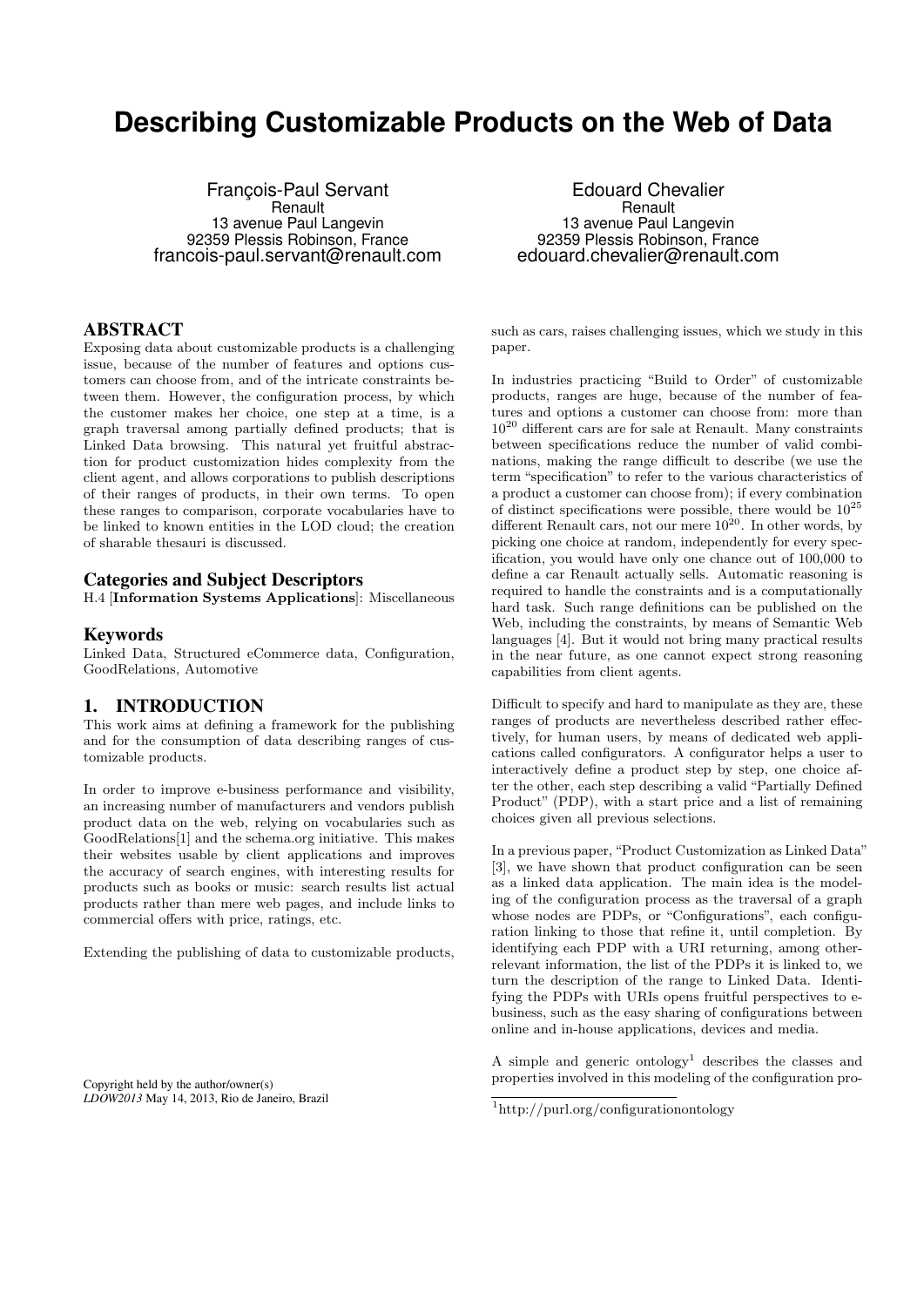cess as Linked Data. This ontology is generic: it is domain independent.

Renault uses this modeling to publish the data about its range<sup>2</sup>: hundred billions of billions  $(10^{20})$  different cars, fully described in RDF.

These descriptions, however, do not contain any link to the rest of the world, that is, to existing vocabularies of the linked data cloud that could provide shared understanding of the terms. The only available information from which some common understanding could be built are the labels included with the descriptions. But what dataset could provide URIs for the many terms needed? You may find, say, "Automatic gearbox" or "Diesel" in DBpedia; what about "Panoramic electric sunroof", "dual zone climate control", or "105g CO2/km", though?

Therefore, more work needs to be done to open ranges of similar products, from different constructors, to comparison; work by the producers of data, by the clients, or by third parties, to link the corporate vocabularies used in the description of those ranges to entities defined in sharable thesauri.

The ultimate goal is to allow customers, not only to search for partially defined products on the web - "find a small diesel car with an automatic gearbox, a sunroof and MP3 connection plug for less than 15,000 euros" - but also to choose themselves on which scale to compare results, e. g. "available navigation systems plus CO2 emission levels".

This document is structured as follows: section 2 lists related works. In section 3, we come back to the modeling of the configuration process as linked data. This was discussed in our earlier paper, but as it is the cornerstone of our work, it cannot be avoided here. Section 4 explains how this integrates with GoodRelations. Section 5 deals with the shared understanding of terms, and the design of vocabularies dedicated to the definition of specifications.

### 2. RELATED WORK

The GoodRelations (GR) ontology, "the web vocabulary for e-commerce", has become a de-facto standard for the publishing of e-business data on the web, a status that has been recently reinforced by its integration to the Schema.org collection of schemas that is promoted by the major search engines.

GR allows the description of product offerings. It has been designed to be used in combination with additional ontologies for product types and their properties. This makes perfect sense (separation of concerns). Several such GR compliant vocabularies have been developed, including by Hepp Research, the creator of GoodRelations.

A study about the usage of GR, in 2011, notes however that "the lack of available product ontologies and product master datasheets is impeding the creation of a semantically interlinked eCommerce Web" [2]. This conclusion should proba-

bly be reexamined as new GR compliant vocabularies have been published. The Product Types Ontology (PTO) for instance is a service for providing GR compatible OWL DL class definitions for the 300,000 types of real-world products or services that have an entry in the English version of Wikipedia. Schema.org has been updated with the "additionalType" property, precisely to allow the use of PTO classes to describe products.

Let us now turn to the situation of customizable products. GR doesn't seem to address the case of "partially defined products". At least, it does not make any explicit mention of them. It could be argued that GR's ProductOrService-Model class, an abstraction used to model "prototypes" of products, along with the ability to derive descriptions of actual products from it, could be used for that purpose, but it requires non standard reasoning. The Vehicle Sales Ontology (VSO), a vocabulary by Hepp Research, seems to define properties only meant to be used in describing completely defined products, in spite of their focus on a domain where product customization is an important topic.

In the exact context of our work - that is, the grey area where product configuration meets e-Commerce applications of Linked Data - the main contribution that we know of is Volkswagen's "Car Option Ontology"<sup>3</sup> (COO), an extension to VSO. Their approach is different from the Configuration Ontology we advocate: they include the constraints between options in the publication, in a proprietary vocabulary. This puts the burden of the reasoning on the client; however, simple client agents do not have reasoning capabilities.

# 3. CONFIGURATION AS LINKED DATA

This was the subject of our previous paper, which we shall only summarize here. For a complete treatment, please refer to the original work[3].

# 3.1 Principles

As ranges of customizable products are too huge to be enumerated, they are defined in intention. The description of a family of similar products (typically those of the same "model") is based on a "lexicon", i.e., a set of variables representing the relevant descriptive attributes: body type, type of fuel, color, etc. In a completely defined product, any of these variables is assigned one value and one only. Then a set of constraints restricts the possible combinations of specifications. The definition of a range of customizable products is therefore a Constraint Satisfaction Problem (CSP) something which is well known to be computationally hard.

A configurator application is the main way of presenting such complex range of customizable products to customers. It is a decision support tool that guides users to desirable and valid - product configurations.

Typically, the user is presented with successive choices in a way that she cannot choose incompatible specifications. Each successive state of the configuration process is characterized by the specifications selected so far. A configuration engine is responsible for ensuring that only valid choices

<sup>2</sup>http://{de,es,it,fr,uk}.co.rplug.renault.com/docs

Quick start guide (live tutorial and js configurator) at http://purl.org/configurationontology/quickstart

<sup>3</sup>http://purl.org/coo/ns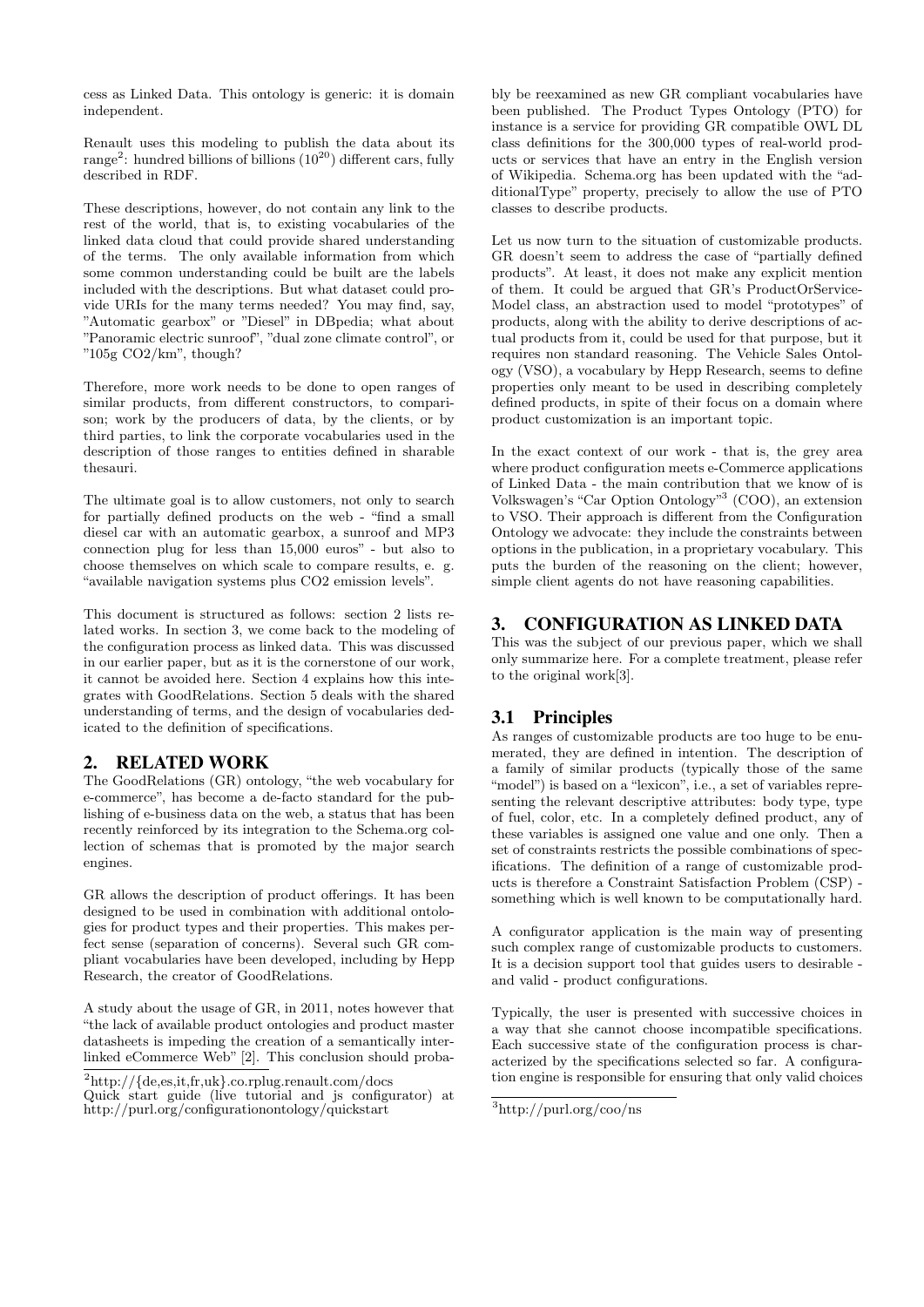are presented at each step. In most of the configurator applications each step describes therefore a valid partially defined product, in the sense that it can be completed, without changing any of the current selections, into an existing fully specified product, which can be ordered. We call "Configuration" any such valid, partially defined product: in other words, any state of the configuration process.

Such an application can therefore be implemented as a GUI over a REST service which takes the description of a valid configuration (the list of the specifications already selected) as input parameter, something like :

confService?chosenSpec=spec1&chosenSpec=spec2&...

(1) and returns the next list of specifications to be chosen from, all guaranteed to be compatible with the input. Choosing one of them is then just a matter of adding it to the list of the "chosenSpec" query parameters and of getting the updated state of the configuration process.

Note that a query such as (1) identifies a configuration, and can be used as a URI for the configuration in question; or, more precisely, redirect to an actual URI of it; therefore, we can improve the service by making it return the URI of the linked configuration along with each compatible specification: the representation of the configuration resource then contains a list of couples (compatible Specification, linked Configuration).

Such a service makes it easy to implement a configurator application: accessing a configuration URI returns the data needed to build the corresponding web page: basically a list of links to the next configurations.

Most if not all configurator application on the web could be (re-)implemented this way: it is just a matter of wrapping the configuration engine in a REST service that provides the data needed to generate the HTML.

The template of the service (1) can also be used as a simple querying API. Mind however that any combination of specifications may not be valid. The service should detect such invalid conjunctions and return a 404 Not found HTTP error. Only configuration engines that support free order can provide such functionality in every circumstance.

### 3.2 "Configuration as Linked Data" ontology

The "Configuration as Linked Data" ontology (COLD)<sup>4</sup> describes the classes and properties involved in the modeling of the configuration process as Linked Data. It is really simple, with three main classes (Configuration, Specification and ConfigurationLink), and a few properties that models the state of a specification with respect to a given configuration: is it chosen? implied? possible? etc. Here is an example Configuration:

foo:aConf cold:chosenSpec foo:Model1, foo:Diesel ; cold:impliedSpec foo:ClimateControl; cold:possible [a ConfigurationLink ; cold:specToBeAdded foo:Sunroof; cold:linkedConf foo:aConfWithSunroof].

#### 3.3 Summary

Salient points in the above exposition are:

- configurations are first class objects, identified by URIs, and they can therefore easily be shared between applications.

- The complexity of the range is hidden from the client. No reasoning capability is required from the client agent.

- Ranges can be crawled, either starting from the root of the dataset or from any configuration, and following links whose semantics is precisely defined in the ConfigurationLink class. Search engines are provided with enough information to customize their strategies: they can choose which links they follow (not all specifications are of equal interest: the sunroof, the MP3 connector, etc. are probably more important - for a customer as well as for a search engine - than, say, the color of the ashtray.)

- The approach is domain independent.

# 4. INTEGRATION TO GOODRELATIONS 4.1 Product and commercial offer

A configuration mainly describes a Partially Defined Product. As such, in GoodRelations terms, a Configuration is a gr:ProductOrServiceModel: "an intangible entity that specifies some characteristics of a group of similar, usually massproduced products, in the sense of a prototype." The suffix "Model" may seem misleading when used for a Configuration, as it suggests something such as "Ford T", and not "Ford T with climate control and MP3 connection plug" (itself not a completely defined product - you still can choose, well, the color).

On the other hand, a configuration has a price. It can be seen as a commercial offer, or the expression of a customer's wish list. It could therefore be considered as a gr:Offering as well. These two GR classes being disjoint, however, Configuration cannot be subClass of both.

# 4.2 gr:ProductFeature

GoodRelations has announced a new pattern for the description of products "that allows publishing arbitrary propertyvalue pairs for product features"<sup>5</sup>.

As of this writing, this is not available, and the online documentation is limited to a few examples, but it looks like the gr:ProductFeature class is semantically very close to our Specifications and could be used to represent them (a "Specification" is a value of a "ConfigurationVariable": it is a property-value pair). We therefore strongly support the idea, we hope that it will allow to fully support specifications, and we look forward to seeing it actually integrated to GR.

Of special interest are the motivations given for the introduction of this new pattern: "for publishing product features from shop sites and manufacturer data sheets, it is often too much of a burden to map the available product data into a

<sup>4</sup>http://purl.org/configurationontology

<sup>5</sup>http://wiki.goodrelations-vocabulary.org/Documentation /Product features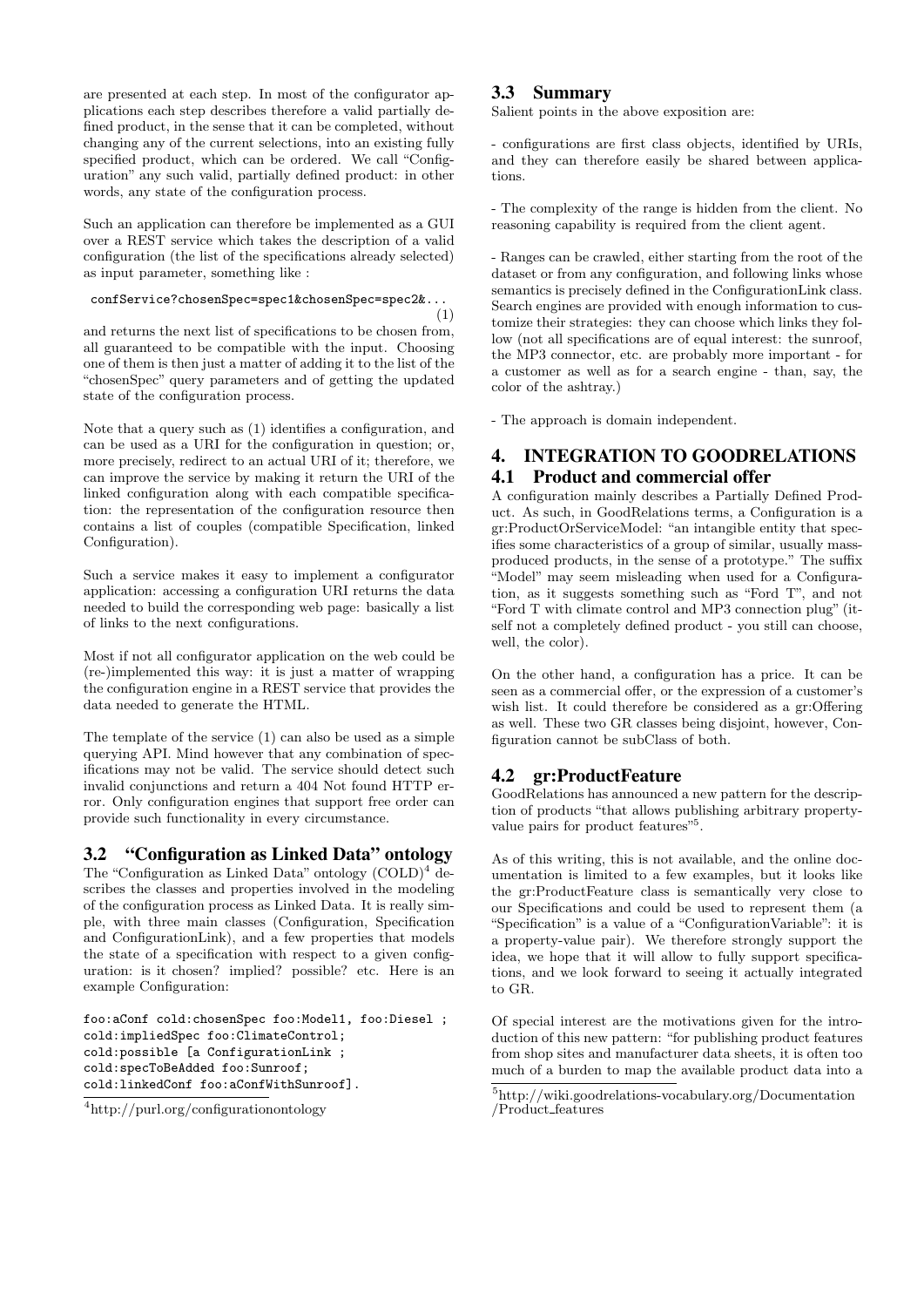standardized products or services ontology and its types and properties... With that feature, a shop owner could easily mark-up product feature tables and preserve as much data and as much data structure and other meta-data as possible without the need to cleanse and lift the data before publishing it."

Indeed, it is very important to allow for the publishing of data "as they are", without requiring preliminary work, and to decouple this initial publishing and the enhancement of the data. This is exactly what our approach allows, as will be argued below.

## 5. BUILDING SHARED UNDERSTANDING

The "Configuration as Linked Data" ontology is generic: it does not depend on the variables and specifications that define a product, and it allows a publisher to use its own terms in the descriptions. This is a very important point, because:

- the whole purpose of the configuration process is to come out with an order for a completely defined product, which implies its definition in the manufacturing company's terms,

- no precision is lost, in contrast to what would happen if we had to map to a different vocabulary

- it makes it possible to publish the data as they are in the publisher's systems, with no additional cost.

If only for these three reasons, the web of product data will be based on the publishing of data that use corporate vocabularies (in particular, no vendor will accept to downgrade the description of its product for the sole purpose of making it comparable to others' products). This leaves unresolved the question of the shared understanding which is necessary to, for instance, compare ranges of similar products; shared understanding can only be achieved through a deliberate and methodical effort to enhance those data. Various techniques can be used. For instance, labels can be used to (try to) automatically recognize known entities, or they can be used in SPARQL queries. In the end however, at least in the Linked Data context in which we are interested, shared understanding is achieved by linking to the Linked Data cloud, that is, by rooting the definition of entities through links to existing terms in well established vocabularies.

The question becomes, then: do URIs already exist for them? or can we automatically derive their URIs from preexisting ones, the way the "Product Types Ontology" derive URIs for products from DBpedia URIs? No doubt DBpedia will provide such terms as dbpedia:Diesel, or dbpedia:Sunroof, for instance; however most of what we need will be missing. Wikipedia pages may describe types of products and specifications, but it is clearly not the purpose of an encyclopedia to provide URIs for this kind of things, and it would be abusive to add pages to wikipedia for the sole purpose of creating these URIs.

The Configuration Ontology provides a generic framework that must be complemented with dedicated, domain dependent vocabularies providing the term definitions. These vocabularies, ideally maintained by a community, would establish the links to terms from DBpedia or other datasets in

the LOD cloud, where such terms exist. They should also be as usable by organizations such as automotive manufacturers, that produce lots of data describing whole ranges of products, as by individuals selling their used cars (arguably, a single car is not a customizable product, but a vocabulary intended to describe a whole range should work, a fortiori, when restricted to the case of a single product in the range). The design of such a vocabulary should make it as easy as possible to enhance "raw data" i. e., data not cleaned up prior to publishing, in a process that do not require any impact on the source systems.

In the remaining of this text, we study some consequences of these requirements, and we express recommendations, based on practical concerns. These recommendations may seem obvious, but in the automotive field, the vocabularies we are acquainted with do not follow them, which prevented us from reusing them to increase the understandability of our published data.

Actually, our main point is simply to advocate a shift from vocabularies aimed at describing products, to vocabularies aimed at describing specifications.

### 5.1 Supporting Partially Defined Products

Whatever ontology we choose, be it COLD or not, a PDP is more than a Completely Defined Product with some properties left undocumented. This puts additional constraints on the design of the vocabulary.

Let's take an example to see the consequences. The "Vehicle Sales Ontology" (VSO) is a vocabulary created by Hepp Research to complement GoodRelations. It defines some properties, such "fuelType", to describe vehicles. The range of "fuelType"is the "FuelTypeValue" class, and VSO encourages the writing of statements such as:

#### foo:aCar vso:fuelType dbpedia:Diesel.

It is a very common pattern, however it does not work in our case, or at least not well. This is because the description of PDP requires the ability to state more than one kind of relation between a PDP and a given Specification: for a given partially defined car, the fuel type may have been chosen, or it may be implied, or we may want to say that both diesel and gazoline are possible values, but that electricity is not, etc. This is simply not possible with the vso:fuelType property.

Actually, the above statement conflates two pieces of information: the fact that dbpedia:Diesel is a FuelTypeValue, inferred from the definition of the range of vso:fuelType, and the fact that aCar is a diesel one. However, the former could have been stated once and for all:

#### dbpedia:Diesel a vso:FuelTypeValue.

to be able, then, to just write something like

#### foo:aCar :hasSpec dbpedia:Diesel.

to convey the same actual information in the result. Surely, no one will understand it as meaning Diesel is the color of